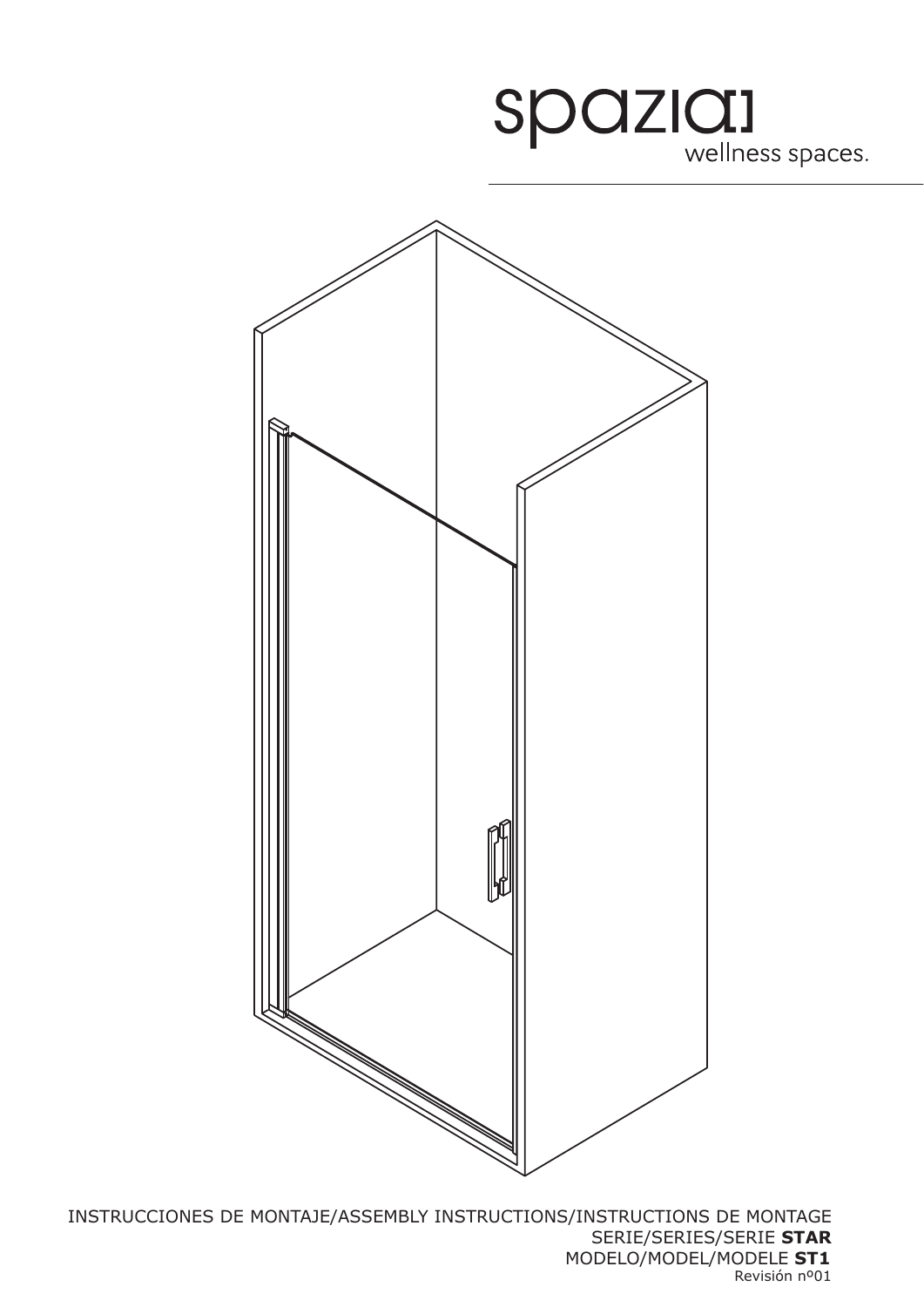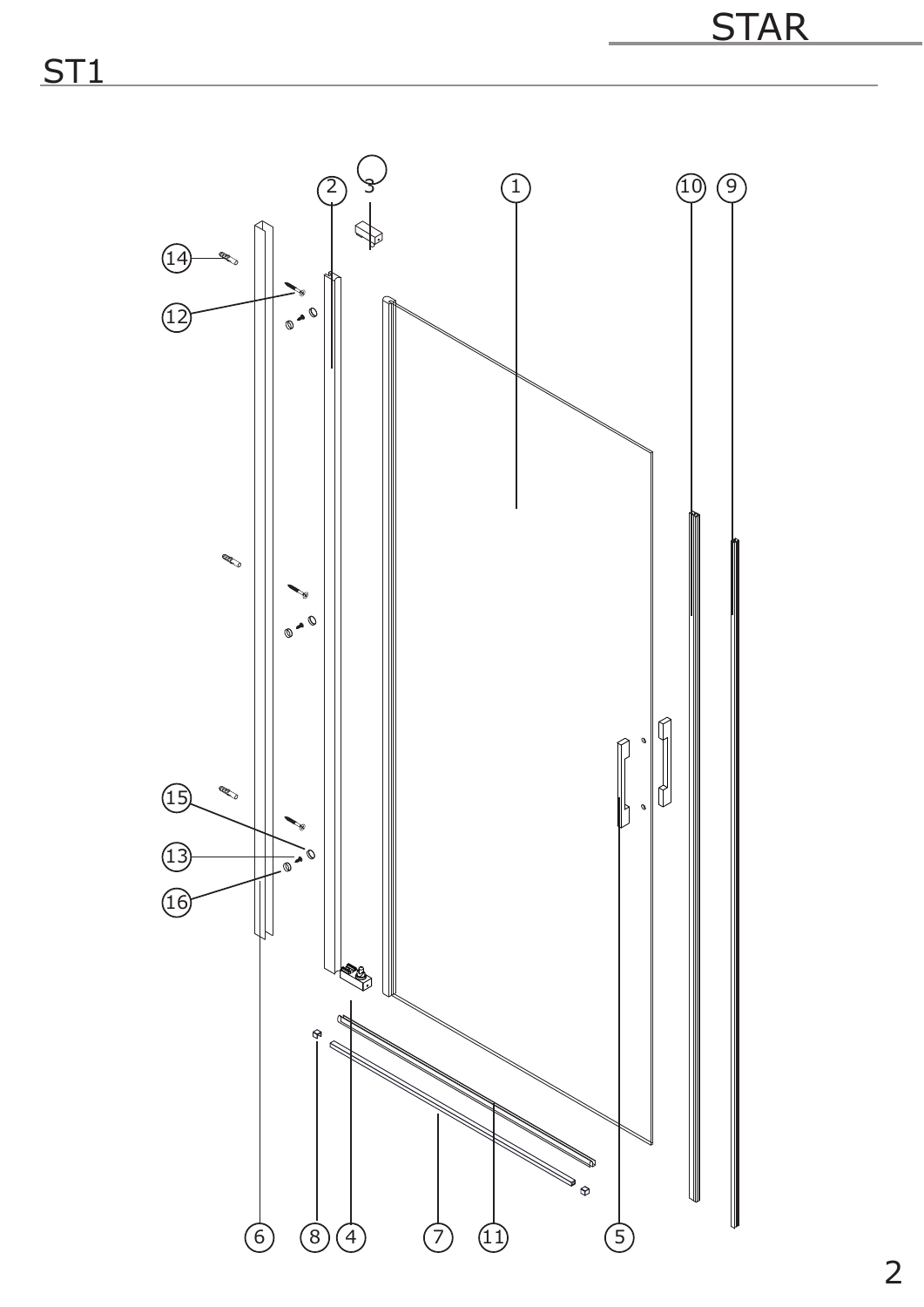## COMPONENTES/COMPONENTS/COMPOSANTS

| CODE           | <b>DESCRIPTION</b>             |                                                              |                                  | <b>l</b> UNITS |
|----------------|--------------------------------|--------------------------------------------------------------|----------------------------------|----------------|
| $\mathbf{1}$   | VIDRIO MÓVIL                   | <b>MOBILE GLASS</b>                                          | PAROI MOBILE                     | 1              |
| 2              | PERFIL BATIENTE                | PIVOTING PROFILE                                             | PORFIL PIVOTANTE                 | $\mathbf{1}$   |
| 3              | UNIÓN PERFIL BATIENTE SUPERIOR | UPPER PIVOTING PROFILE UNION                                 | UNIÓN PORFIL BATTANTE SUPERIOEUR | 1              |
| 4              | UNIÓN PERFIL BATIENTE INFERIOR | LOWER PIVOTING PROFILE UNION UNIÓN PORFIL BATTANTE INFERIEUR |                                  | $\mathbf 1$    |
| 5              | <b>TIRADOR</b>                 | <b>SHOOTER</b>                                               | <b>TIREUR</b>                    | 1              |
| 6              | PERFIL A PARED                 | <b>WALL ATTACHMENT PROFILE</b>                               | PROFILÉ À LA PAROI               | 1              |
| $\overline{7}$ | <b>VIERTEAGUAS</b>             | <b>RAIN GUARD</b>                                            | <b>REJINGOT</b>                  | $\mathbf{1}$   |
| 8              | <b>TAPA VIERTEAGUAS</b>        | RAIN GUARD PROFILE COVER                                     | COUVERCLE DU REJINGOT            | $\overline{2}$ |
| 9              | <b>CIERRE LATERAL</b>          | <b>LATERAL CLOSING</b>                                       | <b>FERMETURE LATERALE</b>        | $\mathbf{1}$   |
| 10             | <b>JUNTA MAGNÉTICA</b>         | MAGNETIC JOINT                                               | JOINT MAGNÉTIQUE                 | $\mathbf{1}$   |
| 11             | <b>GOMA INFERIOR</b>           | <b>LOWER RUBBER</b>                                          | <b>JOINT INFÉRIEUR</b>           | 1              |
| 12             | <b>TORNILLOS A PARED</b>       | <b>WALL SCREW</b>                                            | <b>VIS MURALE</b>                | 3              |
| 13             | <b>AUTORROSCANTES</b>          | <b>SELF-TAPPING SCREW</b>                                    | <b>VIS AUTO-PERFORANTE</b>       | 3              |
| 14             | <b>TACO</b>                    | <b>WALL PLUG</b>                                             | <b>CHEVILLE</b>                  | 3              |
| 15             | <b>EMBELLECEDORES</b>          | <b>FINISH SCREW</b>                                          | <b>ENJOLIVEURS CACHE-VIS</b>     | 3              |
| 16             | <b>ARANDELAS</b>               | <b>WASHER</b>                                                | <b>RONDELLE</b>                  | 3              |

HERRAMIENTAS NECESARIAS/TOOLS NEEDED/OUTILS NÉCESSAIRES

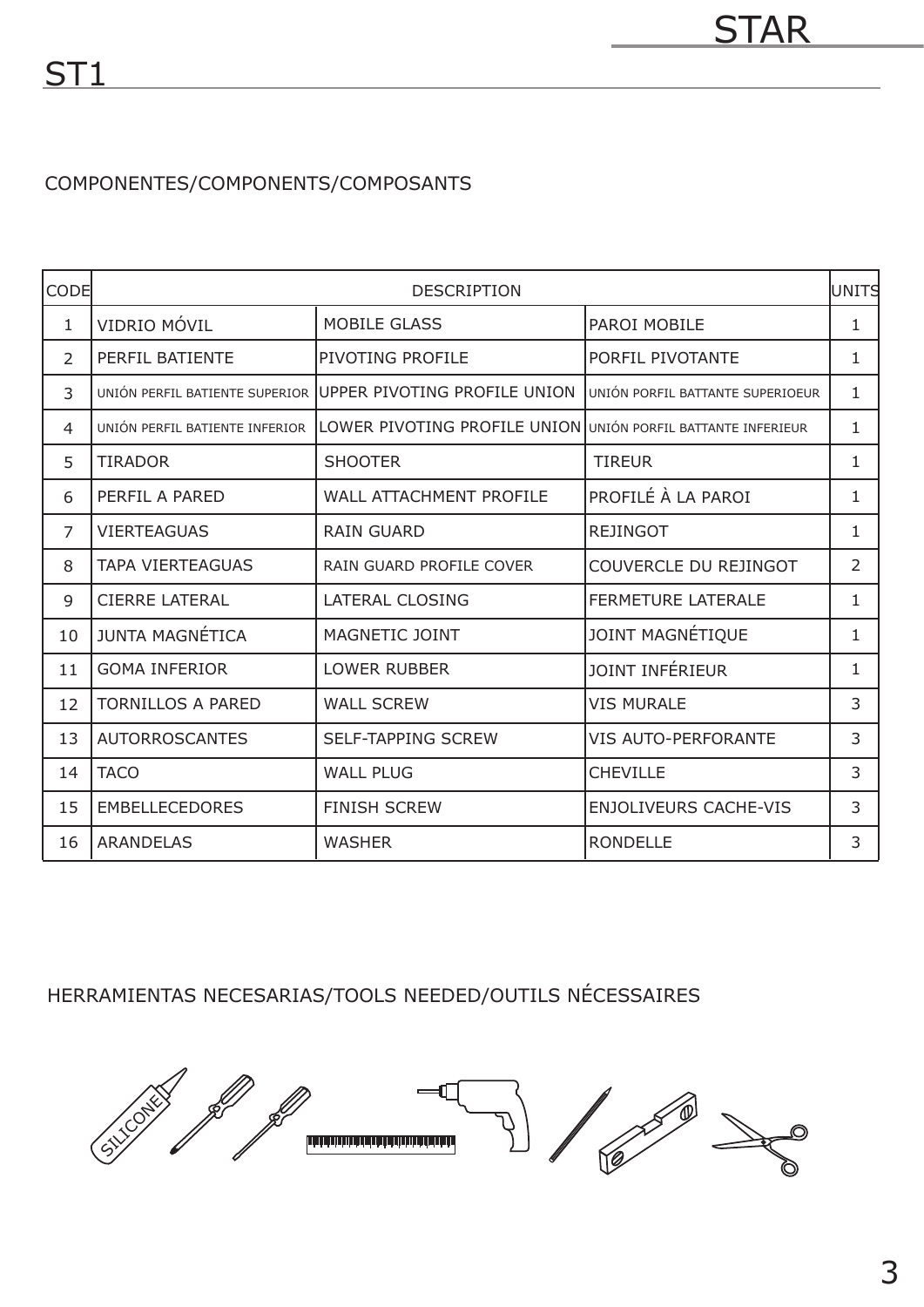





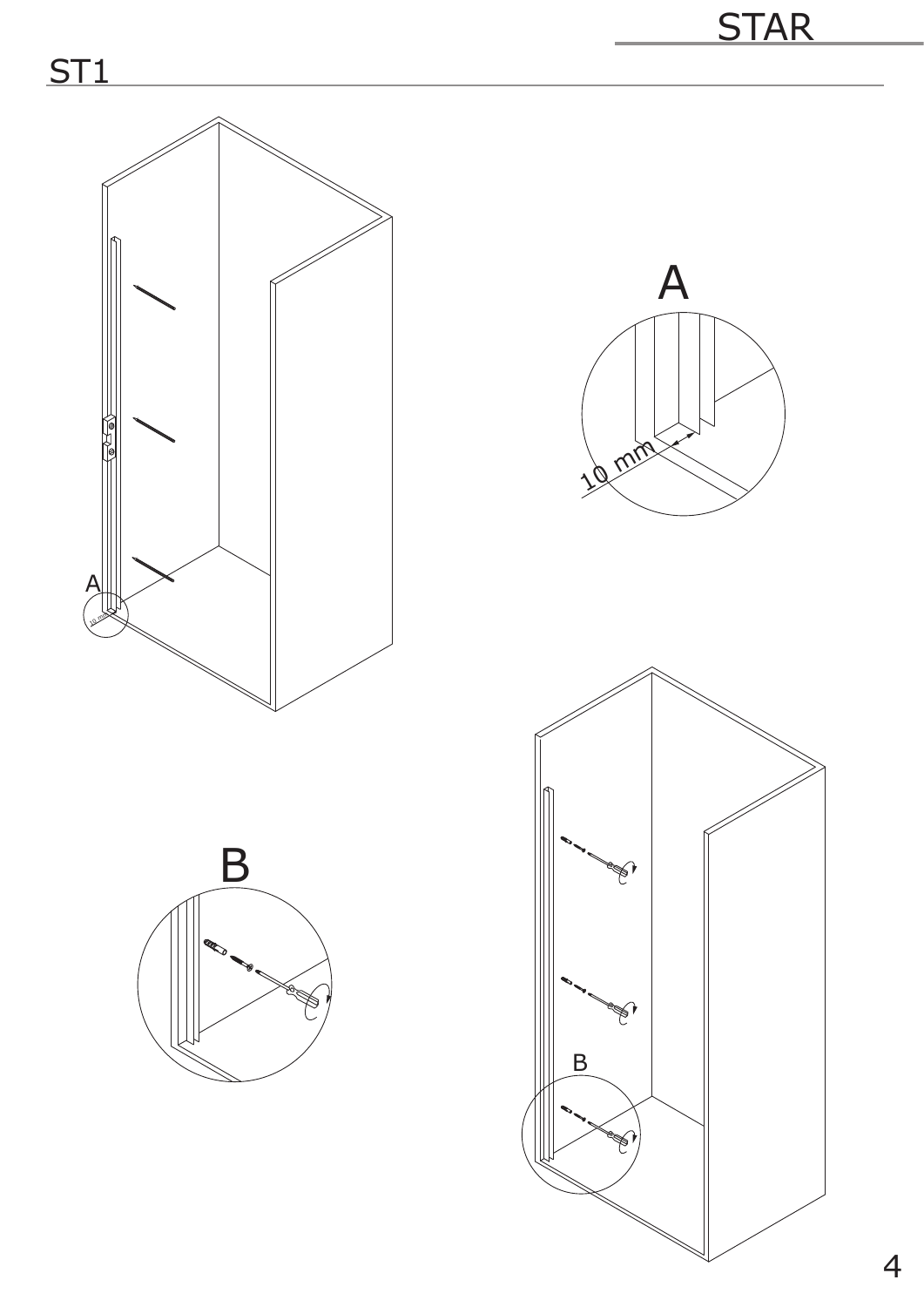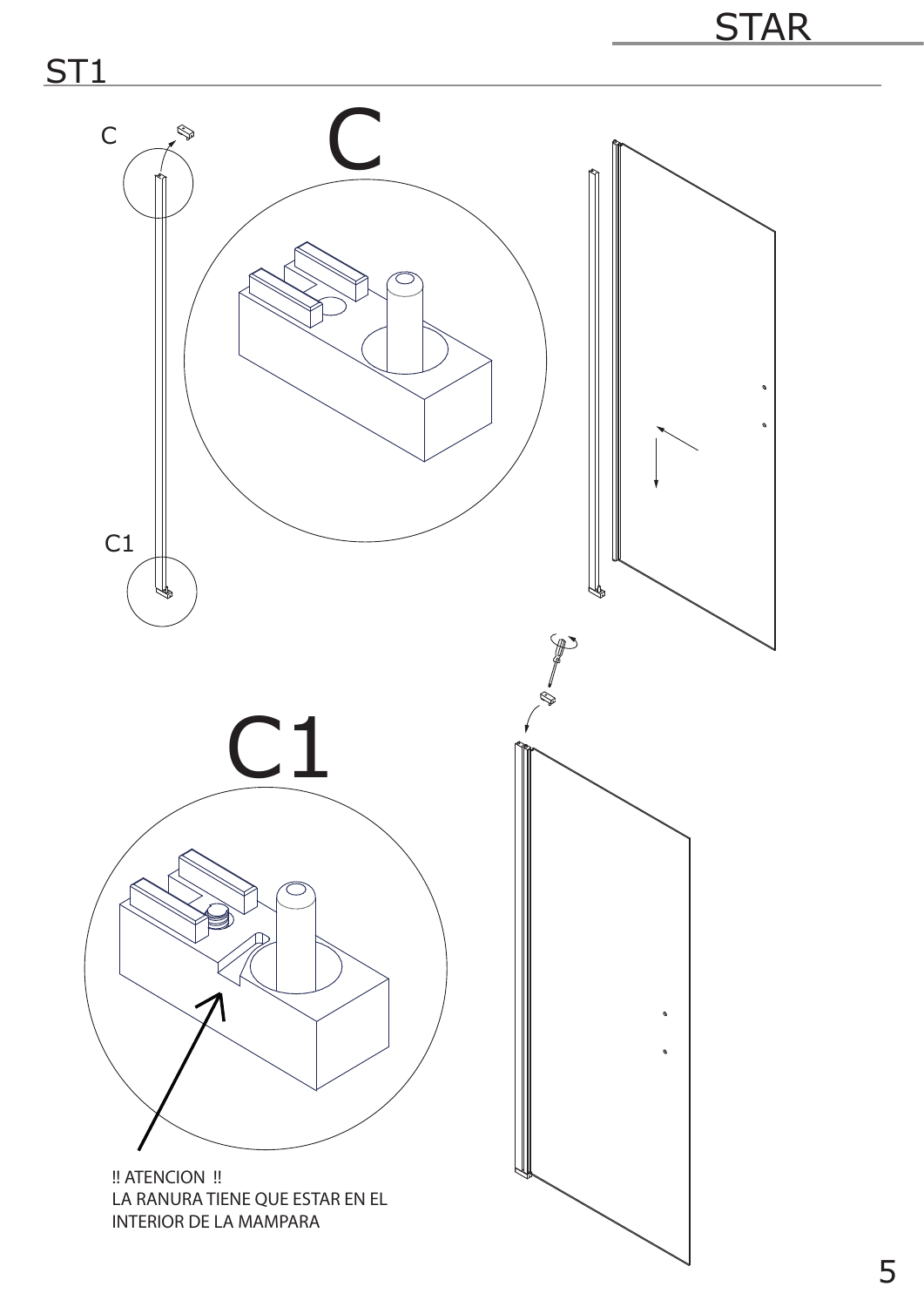